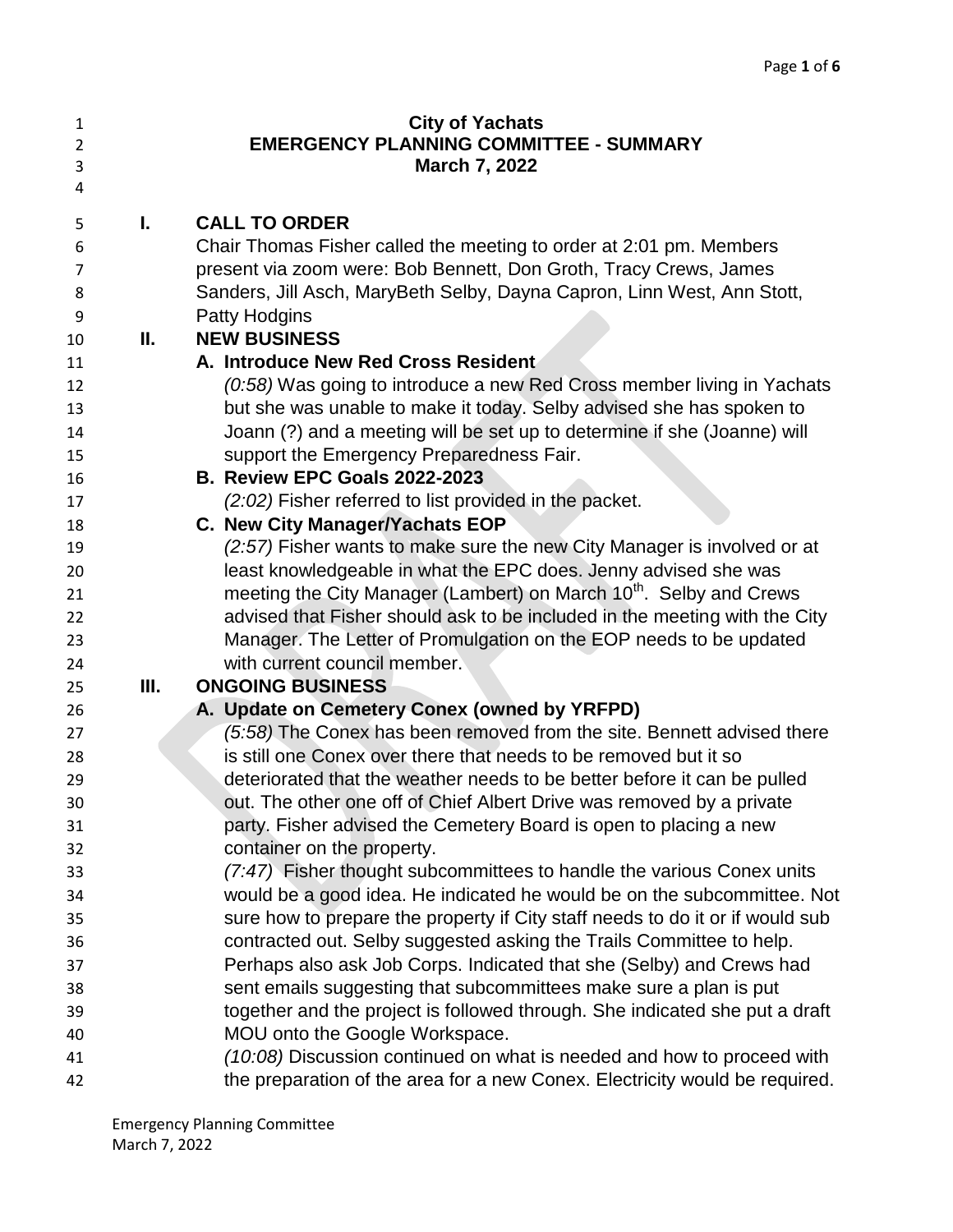Bennett indicated there would need to be an MOU with the Cemetery Board. *(12:42)* Selby suggested investigating solar power and Crews indicated the cache at Safe Haven Hill is run by solar and the building can be used for other things after the emergency has occurred. She can obtain specs and costs. *(13:36)* Sanders said he would be on the subcommittee as did Selby. *(14:03)* Discussion on placement of current containers north and south, who placed them and costs. Selby asked about the punch list and Groth indicated McClung most likely has a copy. 11 Subcommittee will be Fisher Selby, Sanders and Selby felt McClung should also be involved. *(16:11)* Bennett advised he was working on item #12 *Work with Yachats Rural Fire District to establish a cache and evacuation site at the new fire station.* He believes it can be accomplished with approximately six hours of time from Staff and Public Works for a couple of months. Permission from the City Manager will be needed to charge the time. *(17:14)* Selby questioned if there was a project plan to show what was needed. Bennett discussed possible numbers that would be at the site and what would be appropriate. Need to determine size and where it could be placed and then obtain an MOU. *(19:40)* Selby decided another meeting with the subcommittee should be held to work out the details for the YRFPD unit, then proceed to the cemetery Conex and she has also been gathering information for a unit at Cape Ranch Road. *(20:57)* Bennett advised the south Conex needs to be replaced and has been in the budget for almost two years. Discussion held regarding moving the South Conex. *(22:12)* Discussion was held regarding the subcommittee tackling some of **the items needing to be done versus getting the City Manager to approve**  staff time. Crews asked what things can the subcommittee do to move the process along so there is a clear idea of what is needed from staff so when there is a meeting there is the ability to say this is what we need from you and this is where we are. *(25:54)* Fisher indicated the need for a meeting and to determine if the subcommittee will take care of item #2, #3 and #4 on the goal sheet. *(27:46)* Crews asked West of Public Works how this fits in with their commission and talking to the City. *(28:02)* West responded that in conversation with McClung, they were looking to replace both the Conex at the cemetery and the south Conex at the same time; ordering them in "bulk" might result in a better price. There are many sources available. He indicated there are steps to follow and Public Works has the lead in this work.

Emergency Planning Committee March 7, 2022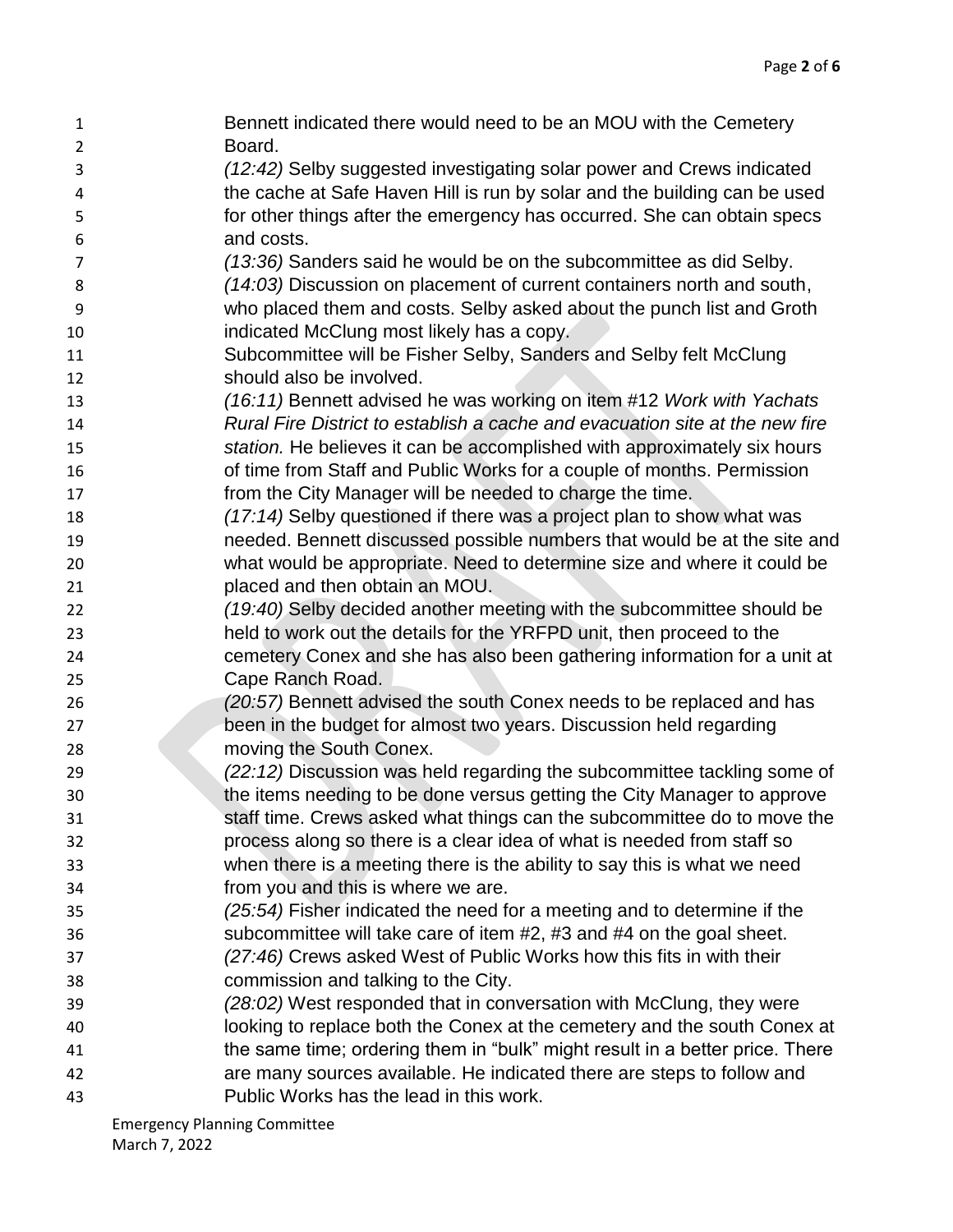| 1              | (29:12) Stott responded to Crews question about the relationship between     |
|----------------|------------------------------------------------------------------------------|
| $\overline{2}$ | EPC and PWS and Council. The past year has been troublesome getting          |
| 3              | information/communication back and forth. She expressed pleasure at          |
| 4              | what Lambert has accomplished. She advised the Committee to prepare          |
| 5              | whatever they can to get the City Manager "up to speed". The way this        |
| 6              | should work is that anything the Committee prepares needs to go through      |
| 7              | West as the chair of Public Works and Streets and he will relay that         |
| 8              | information to the City Manager. She recommended that the committee          |
| 9              | come up with a one-page summary of the whole situation; with bullet          |
| 10             | points. Introduce why it is an issue, where the units are located with       |
| 11             | perhaps a map, the steps needed to be taken and where staff time will be     |
| 12             | needed. She continued by saying this committee was doing a great job         |
| 13             | and thanked them. Stott also felt the meeting with Jenny would be a good     |
| 14             | introduction for Fisher to meet with Lambert.                                |
| 15             | (35:07) Groth felt it would be better if the group meet physically at the    |
| 16             | Commons. Selby said she would send an email to the subcommittee and          |
| 17             | discuss a couple potential dates and times and figure it out.                |
| 18             | (35:58) Fisher advised that the Cascadia Event and the Emergency             |
| 19             | Preparedness Fair will cover the certification requirements. Indicated       |
| 20             | McClung has the information on who has completed the FEMA and NIMS           |
| 21             | training; thinking that McClung is the only one with that training.          |
| 22             | <b>B. Update on YRFPD Sponsorship of SLOCERT</b>                             |
| 23             | C. Update on Evac Trail to Firehouse                                         |
| 24             | D. Update of Preparedness Fair                                               |
| 25             | (37:15) Selby indicated they are in the process of lining up speakers and    |
| 26             | volunteers and coming up with an estimated budget. She has spoken to         |
| 27             | the Boy Scouts, the Red Cross, Lincoln County Emergency Preparation          |
| 28             | Team, Sanders has reached out to CERT, Crews has reached out to OSU          |
| 29             | contacts. CERT will possibly bring a food truck to give out hot dogs. The    |
| 30             | Art Guild, Debbie Aiken, has done some art. Sent art to get quotes on give   |
| 31             | aways like tote bags and tee shirts for the "Beat the Wave" run as well as   |
| 32             | some stickers and pins. All the documents regarding the different            |
| 33             | disasters have been ordered from FEMA. The CEO of Cascadia Quakes            |
| 34             | is donating some backpacks for a raffle and to be used in a training         |
| 35             | exercise. She is also included a pet backpack. Crews is working with an      |
| 36             | animal group to get a training set up on how to protect the pets. Selby also |
| 37             | sent Roslund an email requesting a couple of rooms at the Overleaf so        |
| 38             | encourage speakers to come. The Commons has been reserved.                   |
| 39             | (40:02) Sanders indicated he has been in touch with the local CERY group     |
| 40             |                                                                              |
|                | and they have verbally indicated they would be willing to help on the        |
| 41             | program list. He sent the program list to the executive board and he         |
| 42             | anticipates they'll discuss it at tomorrow's meeting. He has also spoken to  |

Emergency Planning Committee March 7, 2022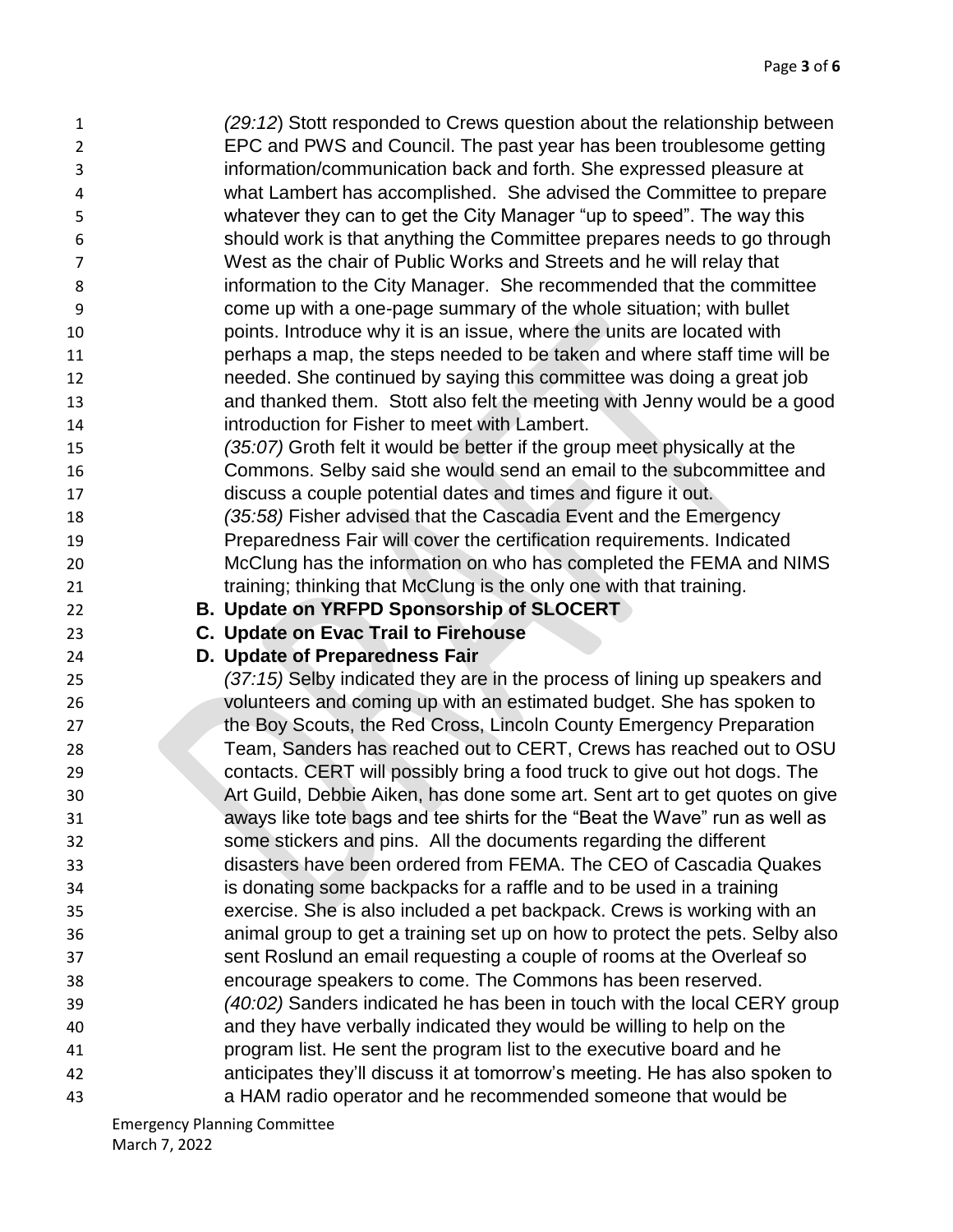- willing to help. He also contacted some disaster relief folks located in Willamette Valley and they will bring a mobile feeding unit; 5K meals a day can be put out of the unit; they are willing to give out cookies.
- *(42:53)* Asch felt it important that evacuation maps of Yachats and the San Marine area be given to every attendee and well as yes and no signs. *(43:22)* Fisher advised there were about 2K updated evacuation brochures at City Hall and another 800 that had updated with labels. He said at one point they were supposed to be distributed to residents through a mass
- mailing but that didn't happen due to staff issues. He continued, saying that Roslund asked for some for his hotel rooms and that Roslund was going to contact the other hotels in the area and to see if they wanted some.
- *(44:40)* Sanders indicated that Capron in City Hall had the new maps and then went on to inquire as to supplies in the room behind the Council
- Room and questioned if they are still there and if they were useable. Morphis advised he hasn't had an opportunity but he will go check.
- *(45:51)* Groth said he thought Kimmie brought most of the Emergency Preparedness information over to City Hall and suggested that Morphis check in the vault. He referred to packets for teams and what each team member was responsible for.
- *(47:39)* Crews began her update on what she has been doing for the Emergency Preparedness Fair. She has reached out to folks who did a workshop on health care access during disasters. OSU Veterinary School
- is also running a Furst Aid for Pets and they are going to come out and do a workshop. OSU Extension has resources and she has been reaching
- out to them. Oregon Sea Grants has agreed to sponsor up to \$2K for the event and that is why Selby is working on a budge so Crews can submit that information in the grant writing. She (Crews) has also put together a Google form to the public asking what expertise people might have and would be willing to share. Questioned if it was appropriate to create an Emergency Preparedness Face Book page.
- *(50:06)* Selby asked if Morphis knew the procedure needed to get a Face Book page for Emergency Preparedness. He replied he did not have an answer to that.
- *(51:01)* Asch asked if anyone was in charge of advertising to make sure the community is aware of the Fair. Groth suggested contacting James Kerti.
- *(51:27)* Crews felt getting volunteers and information out to the public thought Face Book is important and streamlining getting information out but what are the limitations regarding the City. Asked if West or Stott had any idea how to proceed.
- *(52:51)* West advised he had no knowledge of the Face Book page and that Public Works did not use one. He advised that perhaps the best way

Emergency Planning Committee March 7, 2022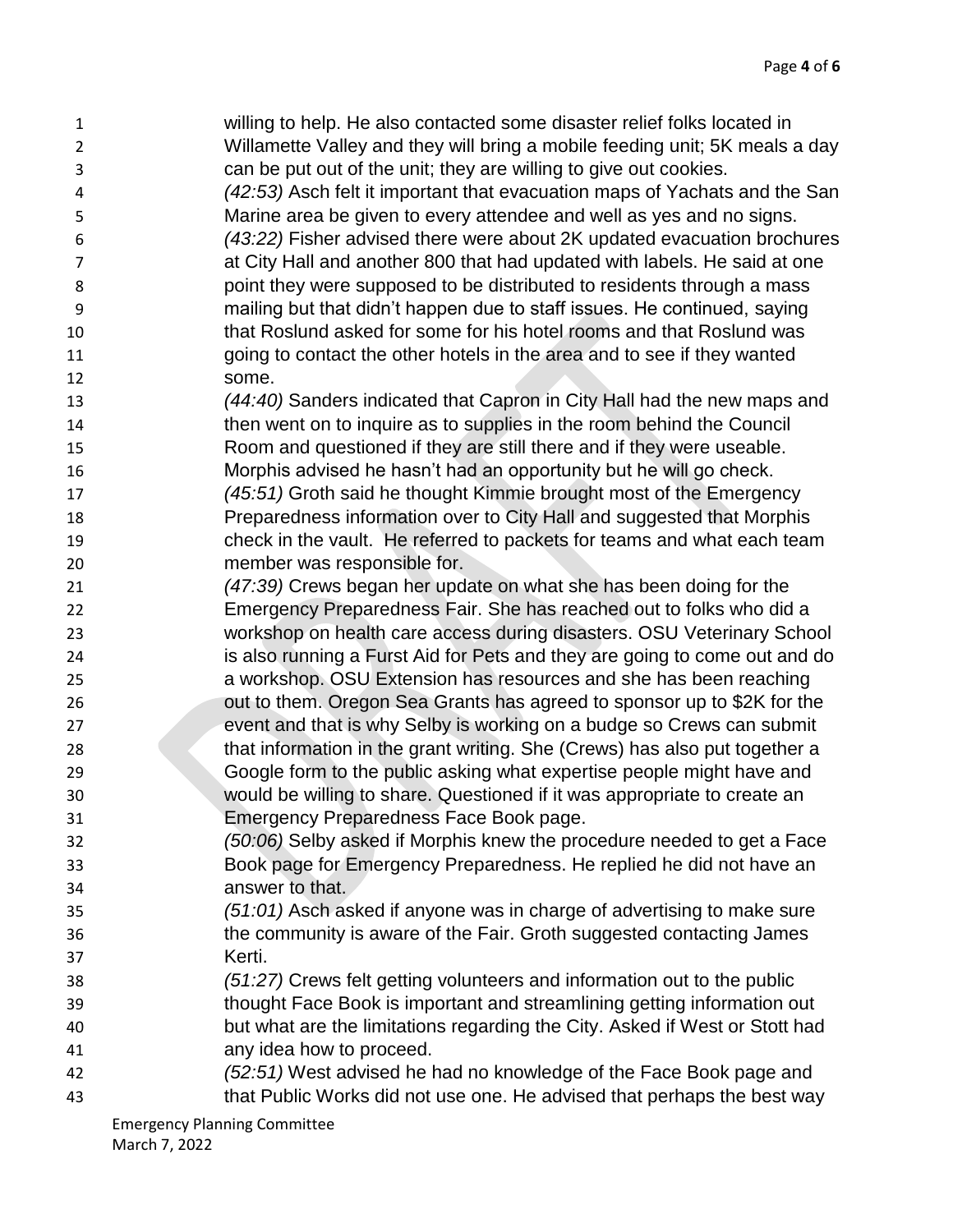| 1                       | to proceed was to go through Quinton and the Yachats News asking for                                                 |
|-------------------------|----------------------------------------------------------------------------------------------------------------------|
| $\overline{2}$          | volunteers.                                                                                                          |
| 3                       | (53:36) Stott indicated that Face Book "stuff" is independent of the City.                                           |
| $\overline{\mathbf{4}}$ | She advised McClung posts information on the village page as does                                                    |
| 5                       | MaryEllen O'Shaughnessey. Another source is the City newsletter which                                                |
| 6                       | is being brought back. It would be good to write an article for that. In                                             |
| $\overline{7}$          | summary she said: get the article in the newsletter, have McClung post on                                            |
| 8                       | Face Book and have Yachats News write an article right now and talk                                                  |
| 9                       | about upcoming plans.                                                                                                |
| 10                      | (55:01) Fisher advised he has attempted to contact Quinton several times                                             |
| 11                      | and has been unsuccessful. Crews said she would contact him.                                                         |
| 12                      | (56:26) Discussion continued regarding a Face Book page.                                                             |
| 13                      | (59:45) Fisher moved back to the goal sheet talking about the Google                                                 |
| 14                      | Drive item. His issue is that he would like to have a calendar for the EPC,                                          |
| 15                      | but does not have the information he needs to put on the calendar. Does                                              |
| 16                      | there need to be a subcommittee for Google Drive? Asked for feedback                                                 |
| 17                      | from the committee. Discussion had as to what needed to be tracked on a                                              |
| 18                      | calendar.                                                                                                            |
| 19                      | (1:04:15) Review of Emergency Operations Plan (EOP) and update as                                                    |
| 20                      | needed. How often should it be done? Fisher indicated he and several                                                 |
| 21                      | others attended a seminar on EOPs and there was good information.                                                    |
| 22                      | Discussion ensued. Is there a committee needed for that or can one                                                   |
| 23                      | person handle it. Selby felt a subcommittee was needed. Bennett                                                      |
| 24                      | discussed that regarding the current EOP, primarily how an operations                                                |
| 25                      | center would be established and that there was nothing written down as to                                            |
| 26                      | how an evacuation would be accomplished Went on to discuss a                                                         |
| 27                      | checklist for before and after an emergency event. Tabletop discussions                                              |
| 28                      | supply "lessons learned" and how the EOP can be updated/changed.                                                     |
| 29                      | $(1:10:59)$ Fischer advised the Comprehensive Guide is 140 pages put he                                              |
| 30                      | would send an abbreviated version and indicated there were several                                                   |
| 31                      | graphics regarding the six steps. Groth suggested loading those onto the                                             |
| 32                      | Google Drive as a central location for everyone.                                                                     |
| 33                      | (1:12:32) Selby reiterated that she felt it would be good to have a smaller                                          |
| 34                      | group of people responsible for updating the EOP to make sure it                                                     |
| 35                      | happens. Discussion held about proceeding and people who had                                                         |
| 36                      | information. Groth suggested the actual subcommittee be formed in June                                               |
| 37                      | or July after everyone's project load lessens. Bennett referred back to the                                          |
| 38                      | conversation where the signature page of the EOP still needed to be                                                  |
| 39                      | signed by the City Manager. He felt if that was done then the EOP would                                              |
| 40                      | be officially recognized by the management structure. Discussion then                                                |
|                         |                                                                                                                      |
|                         |                                                                                                                      |
| 41<br>42                | returned to the meeting with Jenny and the City Manager and getting the<br>EOP in front of the City Manager to sign. |